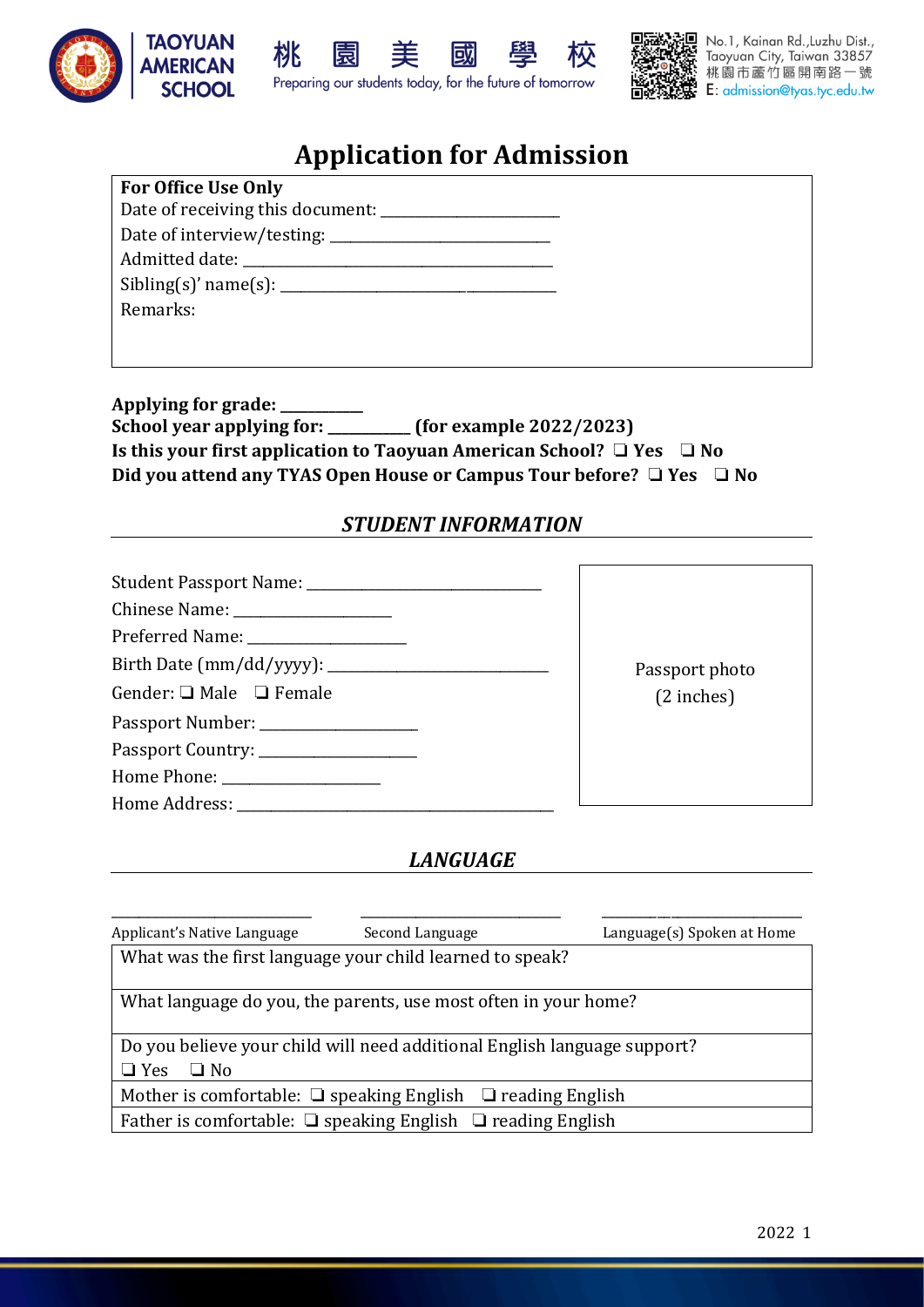



### Ethnicity: (For statistic use only)

| $\Box$ Indian             | $\Box$ Middle Eastern   |
|---------------------------|-------------------------|
| $\Box$ Japanese           | $\Box$ Native American  |
| $\Box$ Korean             | $\Box$ Pacific Islander |
| $\Box$ Latino or Hispanic | $\Box$ Others:          |
|                           |                         |

# *APPLICANT'S SCHOOL HISTORY*

回

*Please enter the schools attended by your child during the last 3 years (including the current school)*

| <b>School Name</b> | <b>School Location</b><br>(Country) | Language of<br><b>Instruction</b> | From | <b>Dates Attended</b><br>To | Grades<br>completed |
|--------------------|-------------------------------------|-----------------------------------|------|-----------------------------|---------------------|
|                    |                                     |                                   |      |                             |                     |
|                    |                                     |                                   |      |                             |                     |
|                    |                                     |                                   |      |                             |                     |

# *FAMILY INFORMATION*

| Father's information               | Mother's information                |  |
|------------------------------------|-------------------------------------|--|
|                                    |                                     |  |
|                                    | Chinese Name (if applicable): _____ |  |
| Citizenship: _____________________ |                                     |  |
| Occupation: _____________________  |                                     |  |
| Employer: _______________________  |                                     |  |
|                                    |                                     |  |
| Work Phone: ____________________   |                                     |  |
|                                    |                                     |  |

# Name: \_\_\_\_\_\_\_\_\_\_\_\_\_\_\_\_\_\_\_\_\_\_\_

| Chinese Name (if applicable): |  |
|-------------------------------|--|
|                               |  |

### *Sibling's Information*

| <b>Name</b> | Gender | Date of Birth<br>(mm/dd/yyyy) | <b>Current</b><br>Grade | <b>School Attended</b> |
|-------------|--------|-------------------------------|-------------------------|------------------------|
|             |        |                               |                         |                        |
|             |        |                               |                         |                        |
|             |        |                               |                         |                        |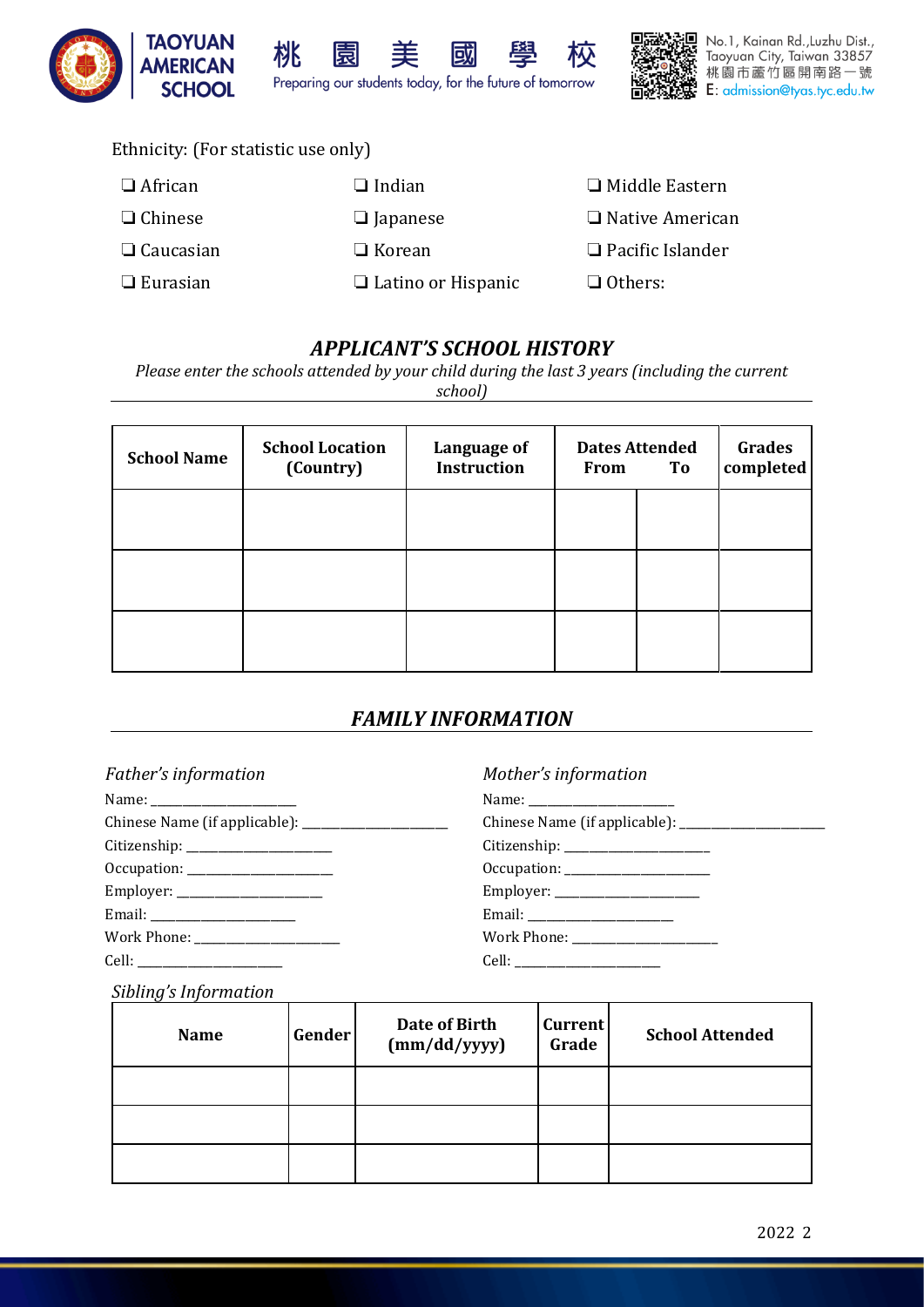





# *EMERGENCY CONTACT*

*Person other than parents to contact in case of emergency*

| <b>Name</b> | Relationship | <b>Contact Number</b> |
|-------------|--------------|-----------------------|
|             |              |                       |
|             |              |                       |
|             |              |                       |
|             |              |                       |

### *ADDITIONAL SCHOOL INFORMATION*

*Complete documentation of previous educational assessment and support services received must be submitted upon request. Failure to disclose information may result in a denial of admission or dismissal from the school.*

Please check any support services your child has received in the course of his/her education.

| Academic 學業                                                                                                              |
|--------------------------------------------------------------------------------------------------------------------------|
| □ English as a second/additional language program 英語加強課程                                                                 |
| □ Gifted and talented program 資優課程                                                                                       |
| □ Remedial/learning support 補救教學/學習支援                                                                                    |
| □ Inclusion services 融合教育(特殊教育)                                                                                          |
| □ Has an Individualized Education Plan (IEP) or 504 Plan 個別化教育計畫(特殊教育)                                                   |
| □ Other 其他:                                                                                                              |
| Therapy 治療                                                                                                               |
| □ Occupational therapy 職能治療                                                                                              |
| □ Physical therapy 物理治療                                                                                                  |
| □ Speech/language therapy 語言治療                                                                                           |
| Other 其他                                                                                                                 |
| □ Behavior Intervention Plan (BIP) 行為管理                                                                                  |
| □ Individual/Family Counseling 個人/家庭諮商                                                                                   |
|                                                                                                                          |
| Please describe any checked boxes:                                                                                       |
| Do you believe your child needs further support or consideration from any of the above?<br>$\square$ NO<br>$\square$ YES |